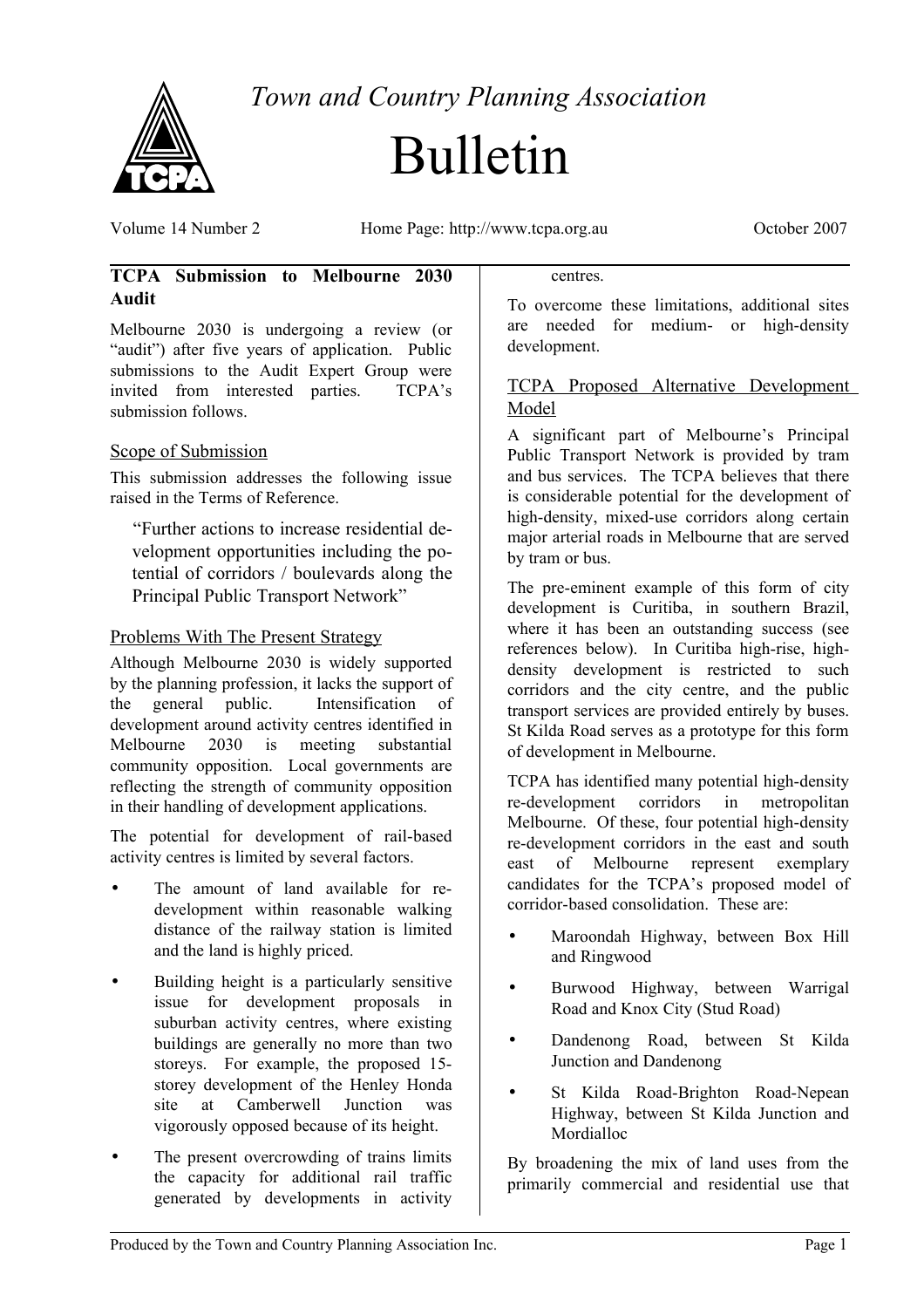exists in St Kilda Road to include retail, services and community facilities, these major roads could be developed over time to become new linear activity centres.

Linear activity centres already exist in most inner suburbs served by the tram network.

Examples include:

- Armadale/Malvern: High Street
- Brunswick/Coburg: Sydney Road
- Fitzroy: Brunswick Street
- Hawthorn/Malvern: Glenferrie Road
- Richmond: Bridge Road
- South Yarra/Prahran/Windsor: Chapel Street
- South Yarra/Toorak: Toorak Road

Unlike the standard four-lane roads found in these inner suburban activity centres, wide roads such as St Kilda Road and Dandenong Road can accommodate relatively tall buildings without creating a canyon effect. Wide roads also allow trams and buses to run in dedicated lanes, thus reducing delays caused by other vehicles. Overshadowing of nearby low-rise housing can be avoided by building high-rise development only on the northern side of the road, so that shadows are cast on the road surface, having a lower height limit on the southern side and reducing the height limit with distance from the road frontage.

### Benefits

We believe there are a number of benefits with this form of development.

- The land fronting arterial roads tends to cost less than land in rail-based activity centres, making it a more attractive investment proposition.
- These development corridors would reduce the development pressure on existing railbased activity centres.
- Light rail (tram) and bus capacity can be expanded relatively cheaply by means of longer vehicles and higher frequency services.
- Three of the four proposed development corridors run parallel to, and in large part

close to, railway lines, and can thus serve as back-up and complementary public transport services, taking some local traffic away from the trains, but also serving as feeders to the train services. By operating the rail and bus/tram services in a coordinated way, the expensive expansion of train line capacity can be delayed or avoided altogether.

• The TCPA proposal would integrate the car-based shopping centres of Chadstone, Knox City and Southland with high capacity public transport and high-density housing.

### Curitiba References

[http://www3.iclei.org/localstrategies/summary/cu](http://www3.iclei.org/localstrategies/summary/curitiba2.html) [ritiba2.html](http://www3.iclei.org/localstrategies/summary/curitiba2.html)

[http://www.solutions](http://www.solutions-site.org/artman/publish/article_62.shtml)[site.org/artman/publish/article\\_62.shtml](http://www.solutions-site.org/artman/publish/article_62.shtml)

[http://www.fta.dot.gov/assistance/technology/res](http://www.fta.dot.gov/assistance/technology/research_4391.html) [earch\\_4391.html](http://www.fta.dot.gov/assistance/technology/research_4391.html)

### **Melbourne 2030 Workshop**

Peter Hill and Ray Walford represented the TCPA at a workshop for submitters to the Melbourne 2030 Audit, on 20<sup>th</sup> October. The Audit Expert Group posed three questions to the participants:

- 1. What are the implementation priorities for the next 5 years?
- 2. How can resident and business communities be involved?
- 3. Funding implementation: how should we pay for services to maintain liveability?

Our key high-density corridor concept along with other points of the TCPA submission to the Audit was picked up in the workshop process. Other groups are critical of the narrowly-specified activity centre focus of consolidation, e.g. VPELA has argued for identification and selection of precincts that are best suited for sustainable consolidation. Another point made was that the transport plans need to be hypothecated to the overall spatial land-use strategy and plan, which is not the case with current transport planning.

Much of Vancouver's success has been in the assertion of the overall land-use social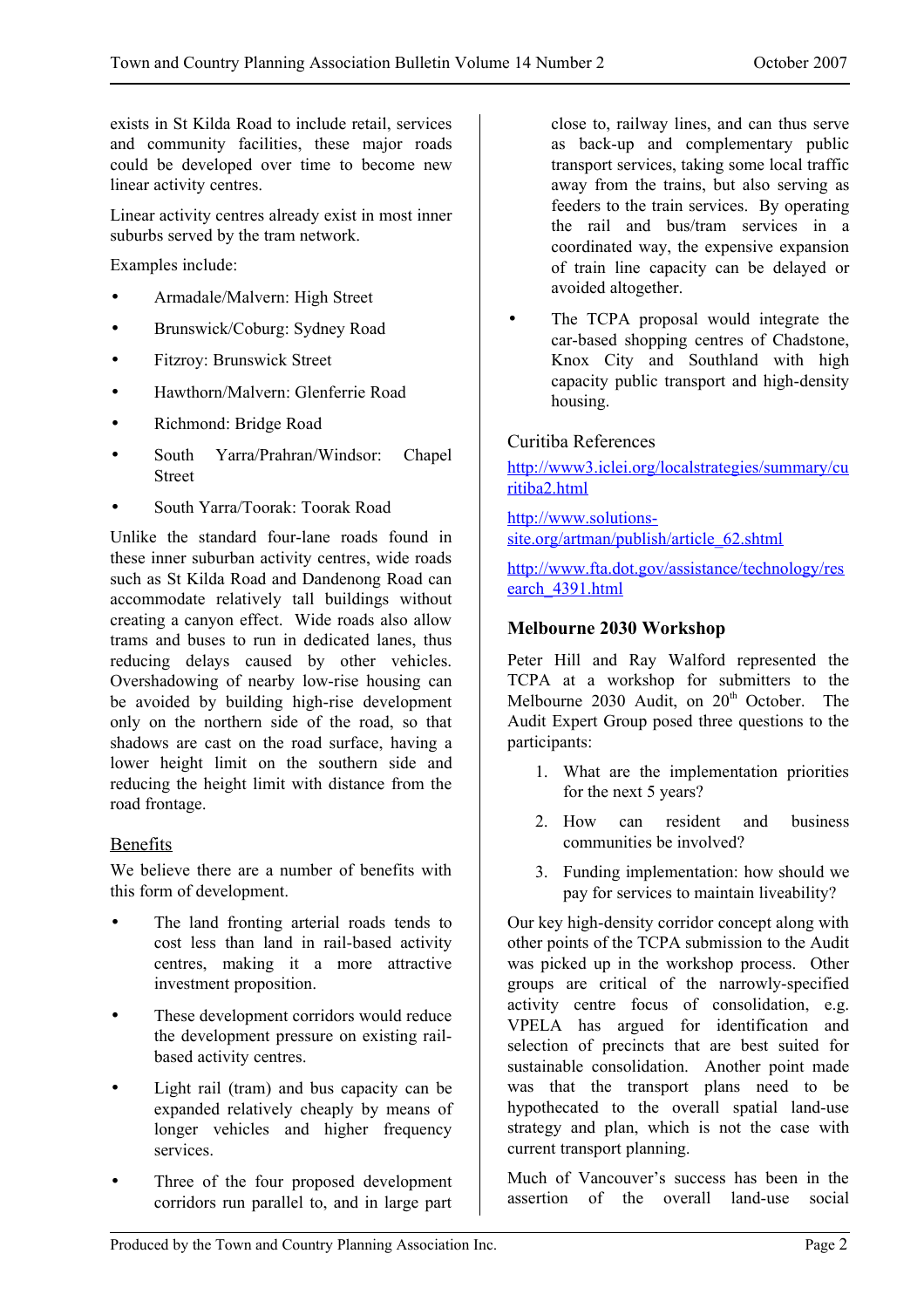development strategy as the prime pillar of its urban plan, which in turn drives the transport infrastructure planning. A canon of Vancouver's strategy is to minimize the most common individual personal travel links between landuses, e.g. between homes and places of work, study and personal services. This is something we should argue for in Victoria.

Vancouver planners have also included and engaged the public throughout the urban planning processes. Thus, the Minister's decision to engage the public in its audit of Melbourne 2030 is most welcome.

The notes of the findings and recommendations of the participants' roundtable sessions will soon be shown at <u>[audit.submissions@dpcd.vic.gov.au](mailto:audit.submissions@dpcd.vic.gov.au)</u>

### **Melbourne's Bus Plan and SmartBus**

SmartBus is a joint venture project between the Department of Infrastructure (DoI) and VicRoads. Its priority is to link designated Activity Centres (shops, community centres, employment areas, schools, etc) in (predominantly) cross-town directions, in the absence of rail transport.

SmartBus is intended to be the "core" framework of premium top-quality routes for Melbourne's future bus network. Regional reviews – with public consultation - of the bus network during 2007 and 2009 will comprehend and be subordinate to this 'SmartBus' framework.

The Bus Plan is part of the Metropolitan Transport Plan ("Melbourne 2020"), boldly launched in 2004, with the goal of catering for 20% (an arbitrary fraction?) of all personal trips by 2020. Melbourne 2020 was to support the sustainability goals of Melbourne 2030, especially of settlement consolidation. Now rehabbed as 'Meeting Our Transport Challenge', its patronage goal seems to have slipped.

In determining service development priorities, the current bus program management makes the useful and valid distinction between:

- Mass Transit (MT): Efficiency measures are logistical efficiency in moving a given quantity of people, catering for significant to large patronage markets, reduced externalities; and
- Social Transit (ST): Provision of socially

fair access to valuable activities for personal well-being;

which leads to a "working" policy for Mass Transit: "Travel is a good thing which helps the economy, but some types of travel – like carsimpose costs on the environment and create congestion. Cars are okay, but in some markets, public transport imposes lower external costs and reduces congestion. The trick is to get Melburnians to use it":

and a "working" policy for Social Transit: "Mobility is a good thing and in an equitable society everyone should have reasonable access to transport options. As Melbourne has grown, public transport has failed to grow with it. In many outlying areas, people without access to cars are deprived of travel options. This is unfair."

These translate into policy outcomes, such as:

Mass Transit:

- − Improve reliability of trains & trams
- − Reduce overcrowding (e.g., Dandenong line)
- − Create new services for emerging mass transit markets (e.g., SmartBus)
- − Promote the availability & convenience of public transport to the people who are most likely to switch over to it

Social Transit:

- − Improve service levels in areas of Melbourne which are "transport poor"
- − Ensure that people in regional Victoria have access to decent public transport
- Provide travel options for people who are mobility impaired

Stage 2 of SmartBus involves:

- Red Orbital rollout in 2006-07
- Green Orbital rollout in 2007-08
- Yellow Orbital rollout in 2008-09
- Blue Orbital funding allocation in 2010- 11, and rollout in 2012-13.

In selecting routes or corridors for SmartBus conversion, DoI models trip generation to select areas or corridors that are likely to generate major or best patronage growth. Key points of